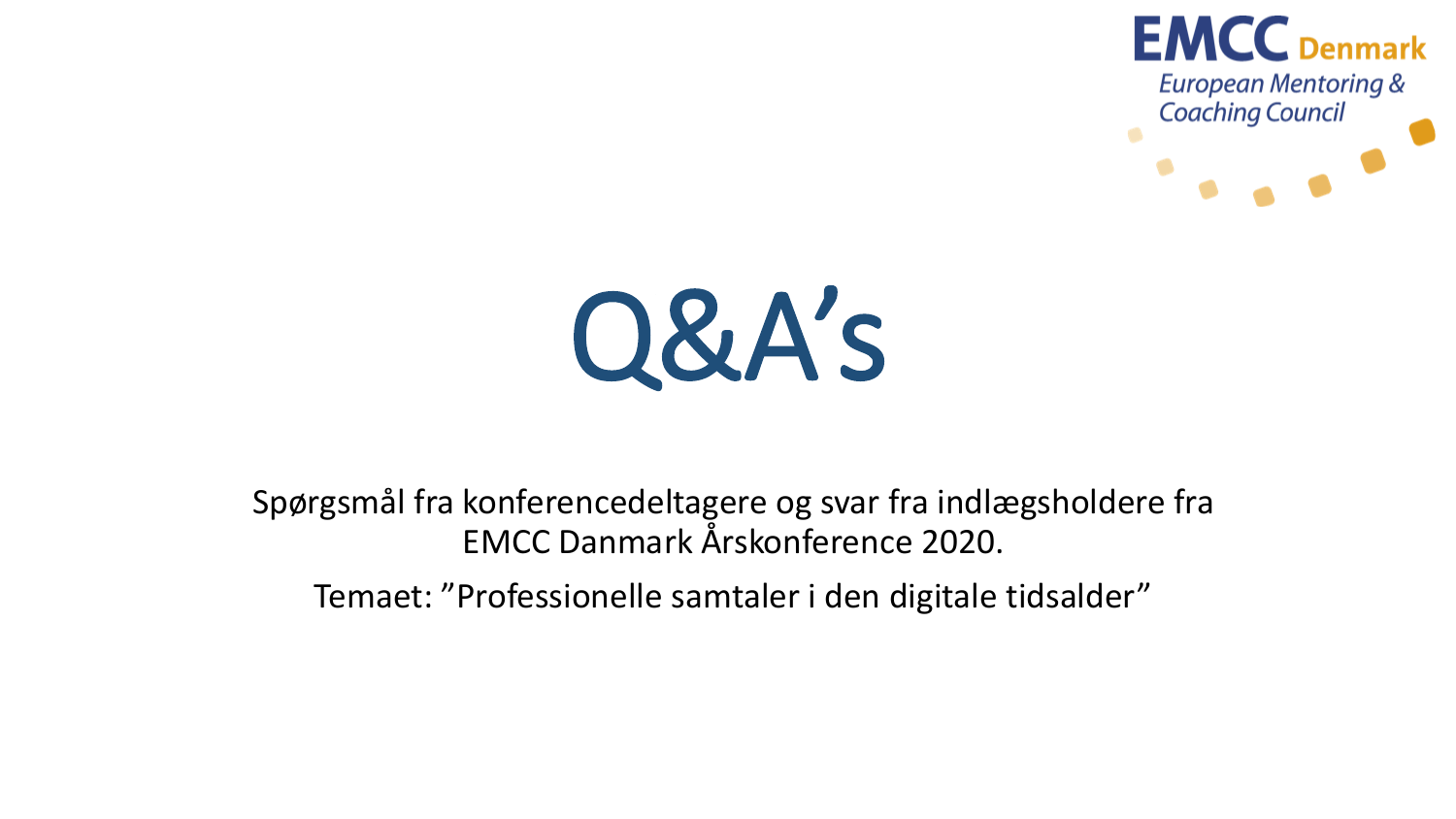### Q&A: Riza

### **EMCC** Denmark **European Mentoring & Coaching Council**

We are in the process of finalizing the appointment for the head of research at EMCC Global. One of the top priority area will be the use of digital in coaching

how Can EMCC help coaches and mentors go digital in safety?

<http://www.iftf.org/futureskills/>

Can you share the source of the 10 future skills?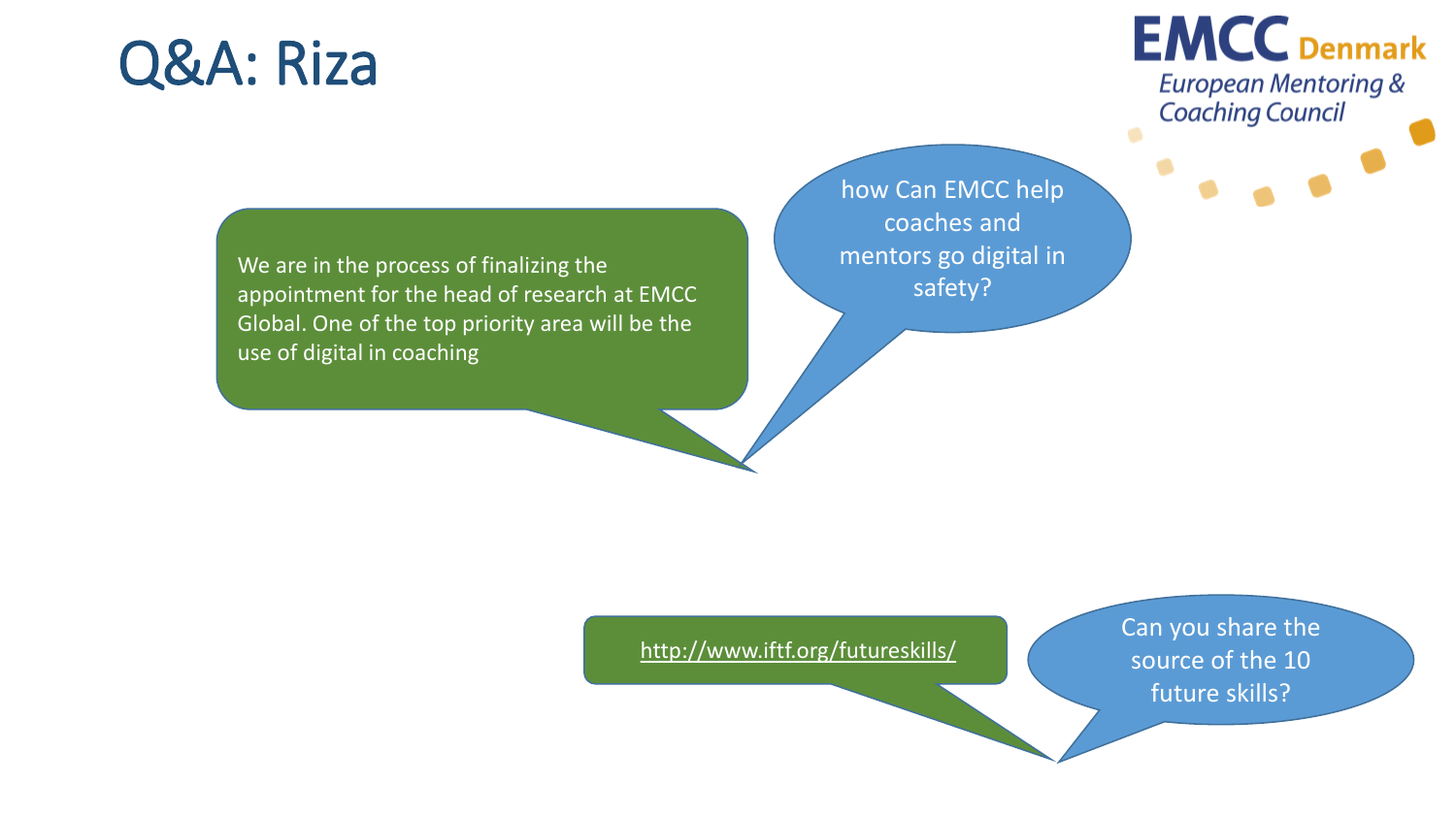From the perspective of e-coaching (blended coaching using our written coaching model) here at eCoachPro, we aim to offer coaching to as many people as possible in an effective and efficient way. Bringing coaching to the people, wherever they are, whenever they need it. Technology enables this and we make use of it. Our mission at eCoachPro is to offer coaching as an unobtrusive, seamless addition to everyday working life, to as many people as possible - contributing to development and inclusion and growth.

We enhance awareness to enable better, more humane decision making. *NB: Answer from David Clutterbuck*

What is the goal of coaching and mentoring in The digital age? What contribution are We Aiming for?

### **EMCC** Denmark **European Mentoring & Coaching Council**

What would be the minimum timespan of a coaching format? And what is the max number of interactions in a day?

We are very flexible and adapt our coaching journeys to the needs of the client. Some ecoaching journeys are 4 hours long, others 10. The hours are of course split up into smaller chinks of time, which is the time it takes me, as a coach, to digest my coachee's message and craft my response. With my coachees we usually interact - if there is flow and momentum in the coaching - 2 times per week.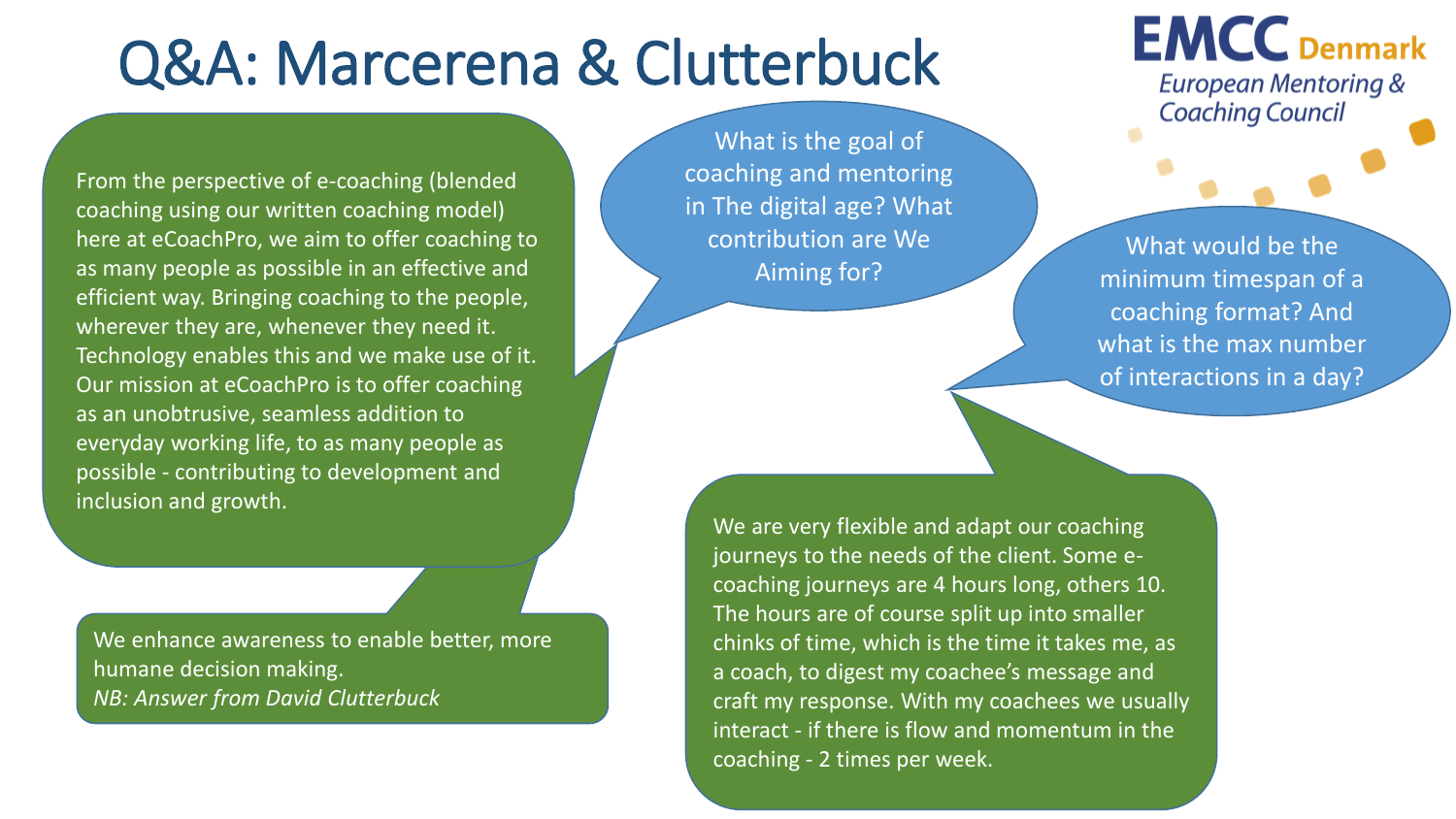As an e-coach, I have to administer my time in the same way as if I were conducting face-to-face sessions. Because of the nature of e-coaching, however, I can have many more clients 'on-the-go', because my coaching is asynchronous and our coaching conversations are made up of bite-size written exchanges (combined, when need be, with shot live catch-ups). I have to be strict with my times, and have a normal working day. And find the times that work best for me to connect to my coaching presence in the absence of my coachee, in order to craft the message that will advance our conversation. Generally I respond to messages within 2-3 days of receiving a message from my coachee. When I receive a message, I sit with it for a bit, I don't respond immediately. Then all my training kicks in: the linguistic analysis, the strategies that I can use to further develop the relationship, plus the cognitive and intuitive skills I need to use in order to come up with 'the next best question' that will advance the conversation. That requires a presence that needs me to create appropriate space for it. In terms of pricing, depending on the coachee's needs, we agree on the total number of hours of the coaching journey, and I calculate the total fee based on my fee per hour. Pluform allows you to note down the time spent on every message written and every live conversation had, so you have a tally of how much time is spent in the coaching.

**EMCC** Denmark **European Mentoring & Coaching Council** 

Are you on 24/7. How do you administrate your time and prices?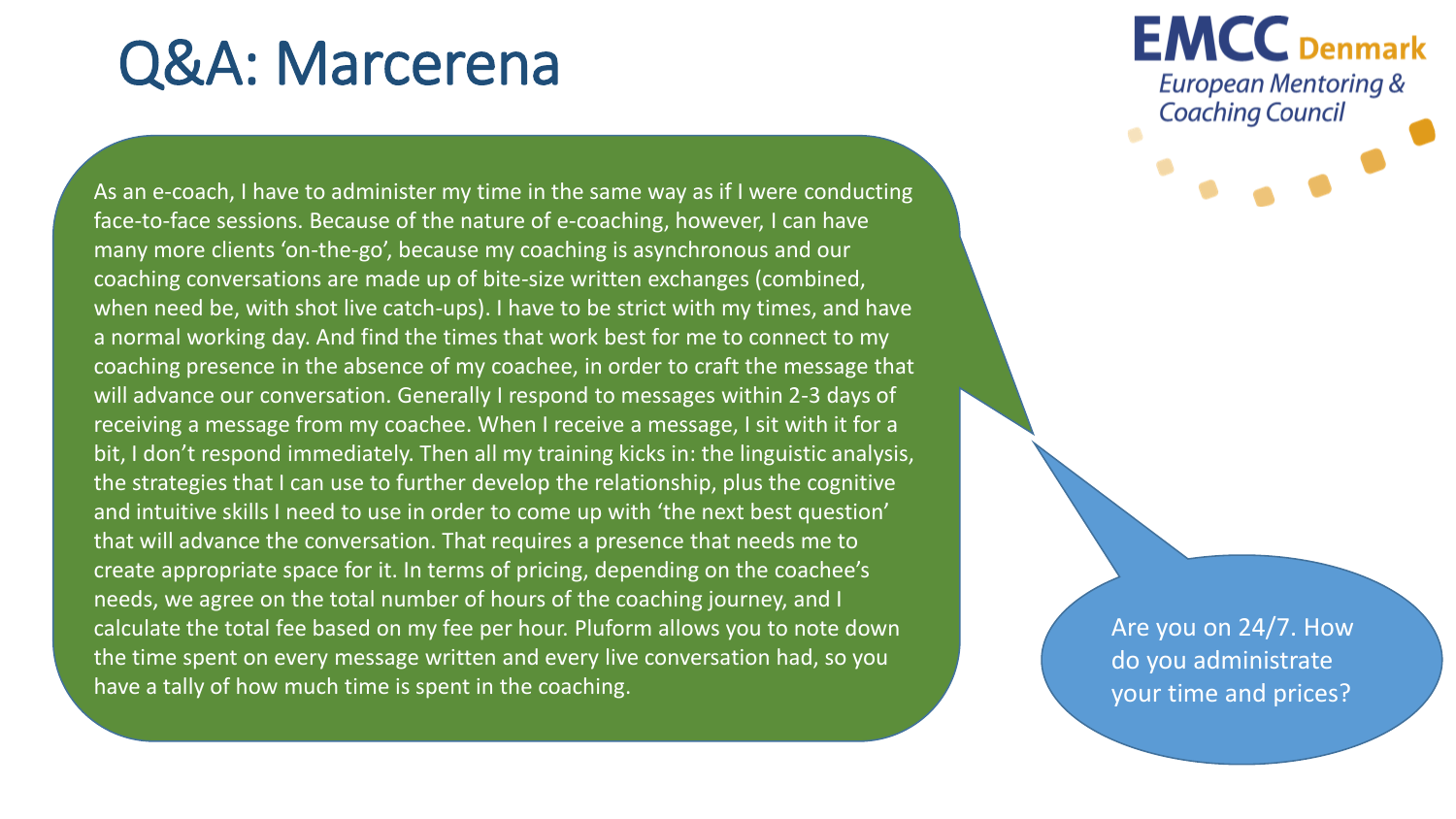*I wrote this small blogpost inspired by this question:*

**Can AI replace me as a coach? In this ever-changing world, my profession could be in jeopardy…**

Or not. I am a human coach, and I stand to defend some essential capabilities that, at this stage, I believe only humans can bring to coaching.

As things stand today, we must admit that robots could be taught to mimic a lot of what I *do* as a coach. They can be programmed in the technical aspects that can be replicated, they can learn to ask questions, to follow logic, to deliver an effective coaching conversation with a specific outcome for the coachee. AI can be trained for linguistic analysis and standardised ways in which to create some form of safety and intimacy in a coaching session.

And yet, it is who I *am* that I believe has the greatest impact in the coaching relationship. The Buddhists call it our 'common humanity', and with it comes our capacity for empathy, the intangible beauty of our shared human experience, the depth of our presence. That in itself is healing for another - and it requires both coming into contact with our vulnerabilities. You cannot truly replace human connection. It is transformative, it has an organic, physiological effect that changes us both, rewiring our living brains, sustaining the health of our systems.

**EMCC** Denmark **European Mentoring & Coaching Council** 

**What is your coach competencies that can't be replaced in the future?**

*Continues on the next page…*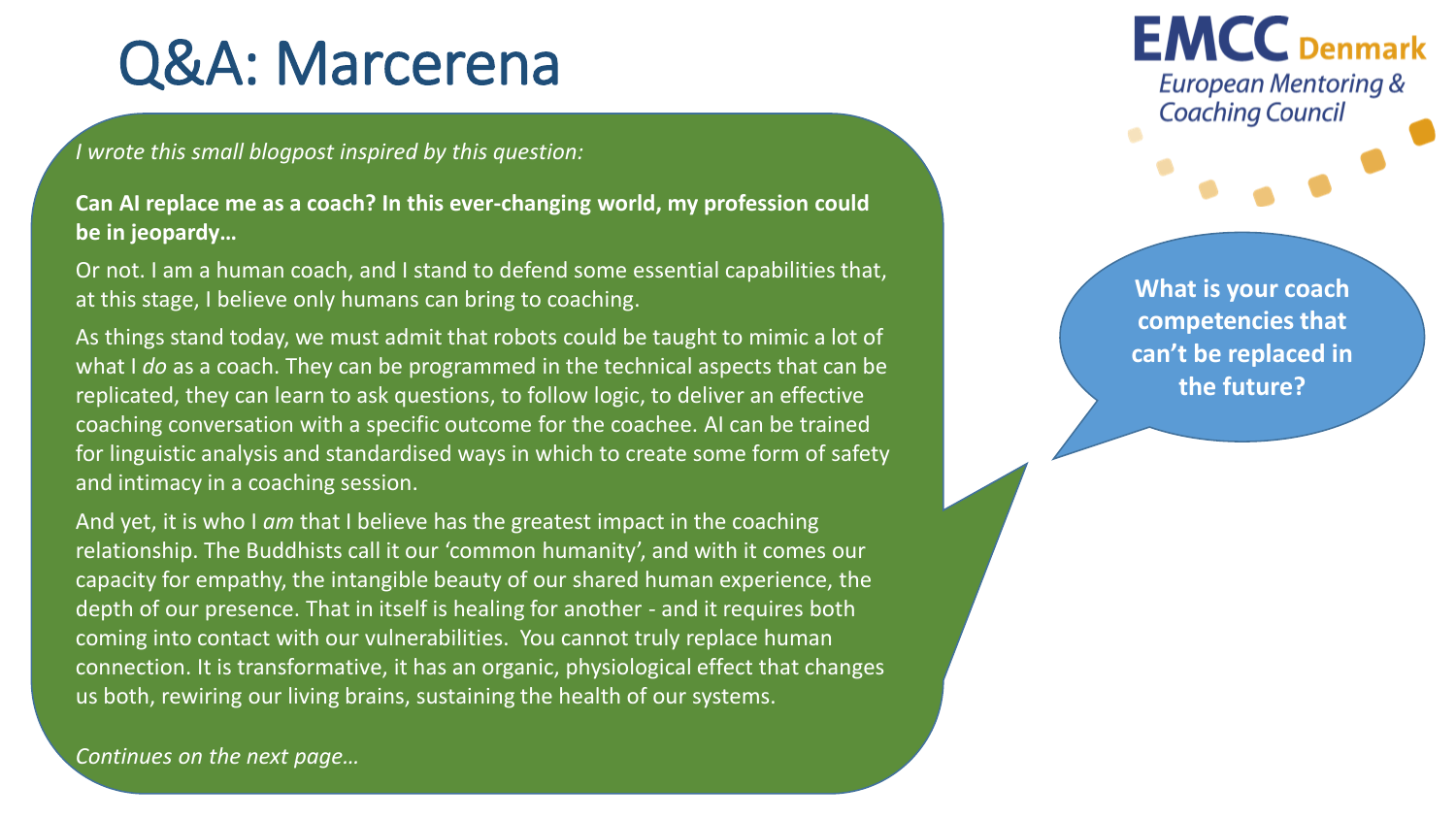### **EMCC** Denmark

As a human coach, I hold space for you. With all of my being I connect to the whole of your being: I use my thinking mind, my heart, my body sensations, my gut, those mirror neurons working in the background connecting us both. I bring my care into the conversation, and we create a sanctuary - a place of belonging to the same group - of living beings. Coaching is a collaboration of equals in the moment: our two thinking minds, two hearts feeling, two sets of intuitive capacities, two sensing bodies conveying trust and connectedness between us. I bring to our conversation the meaning of being human, my values, the awe I feel and cultivate daily in feeling alive. I bring the iteration - and of course the messiness and the flaws - of learning as I live. The breadth of my human experience, the sharing I might do of accumulated wisdom, of what makes me vulnerable and how I overcome challenges, our common backgrounds, our differences and the uniqueness of my being: you see me, I am a human seeing you, and the *feeling* of being understood and seen runs powerfully and at a deep level. Showing up in my whole humanness gives you permission, as my coachee, to show up fully too. It gives you the courage and the trust to make your own choices, to take those steps in living your life. We are both walking 'home', and learning and making meaning whilst we journey.

Appreciation is an essential part of coaching. Sincere appreciation impacts the other neurologically, signalling to their brain to keep doing what they are striving so hard to achieve. And it impacts the other powerfully because it comes with an 'I' - if you compliment me and include yourself in the compliment, you will be connecting to that part of you that is touched or impacted by the behaviour that I display, that you are appreciating. Your compliment then serves to bring our brains closer together - it strengthens our connection, the genuine interest we have in each other, our shared humanity. You could argue that a robot could also learn to offer appreciation - and yet the impact of it would be, arguably, one-sided, insufficient, not transformative.

As your coach, I actively and consciously curate our relationship, honing my deep presence and exercising my capacities for active listening moment by moment. I do this now and looking into your immediate future. With my being and my actions, my silence and my words, the wonder and belief in your potential, I am revering your journey - as a human.

Our coaching conversation is an honouring of life itself. Could a robot one day be part of this?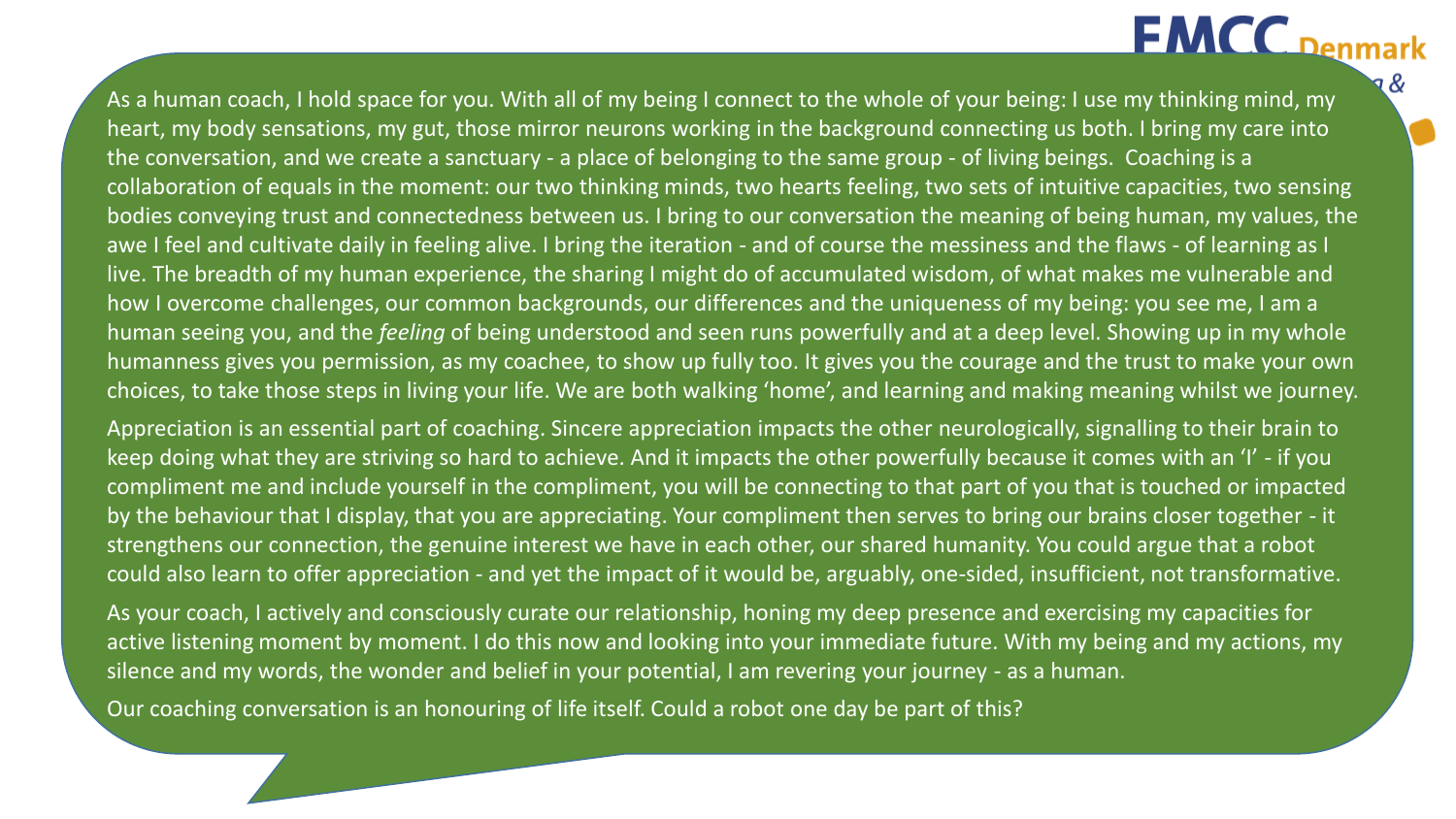#### **What are the draw backs?**

**Macarene, excellent input How is the worklife balance of an e-coach?**

### **EMCC** Denmark **European Mentoring & Coaching Council**

If you are not present at the same time in the same space with your coachee, of course there are elements that you lose: the visual and auditory information, for example. As an e-coach, you develop new skills that replace this and enable more intimate communication (we practice using our senses deeply, applying more subtle intuition (this is called the 'filter in' model), and communication becomes 'hyper personal'. Non-verbal communication is absent, so it is not possible for the coach to check how the message is received in real time. We have to, therefore, work at crafting the bond and the safety through subsequent messages, and following that 'dance' that is created through our words. Based on skills we learn in the ecoaching Masterclass certification, we work at 'reading' the coachee's message through analysing their speech acts. As an e-coach, I listen with a filter that helps me read the intention behind the coachee's words.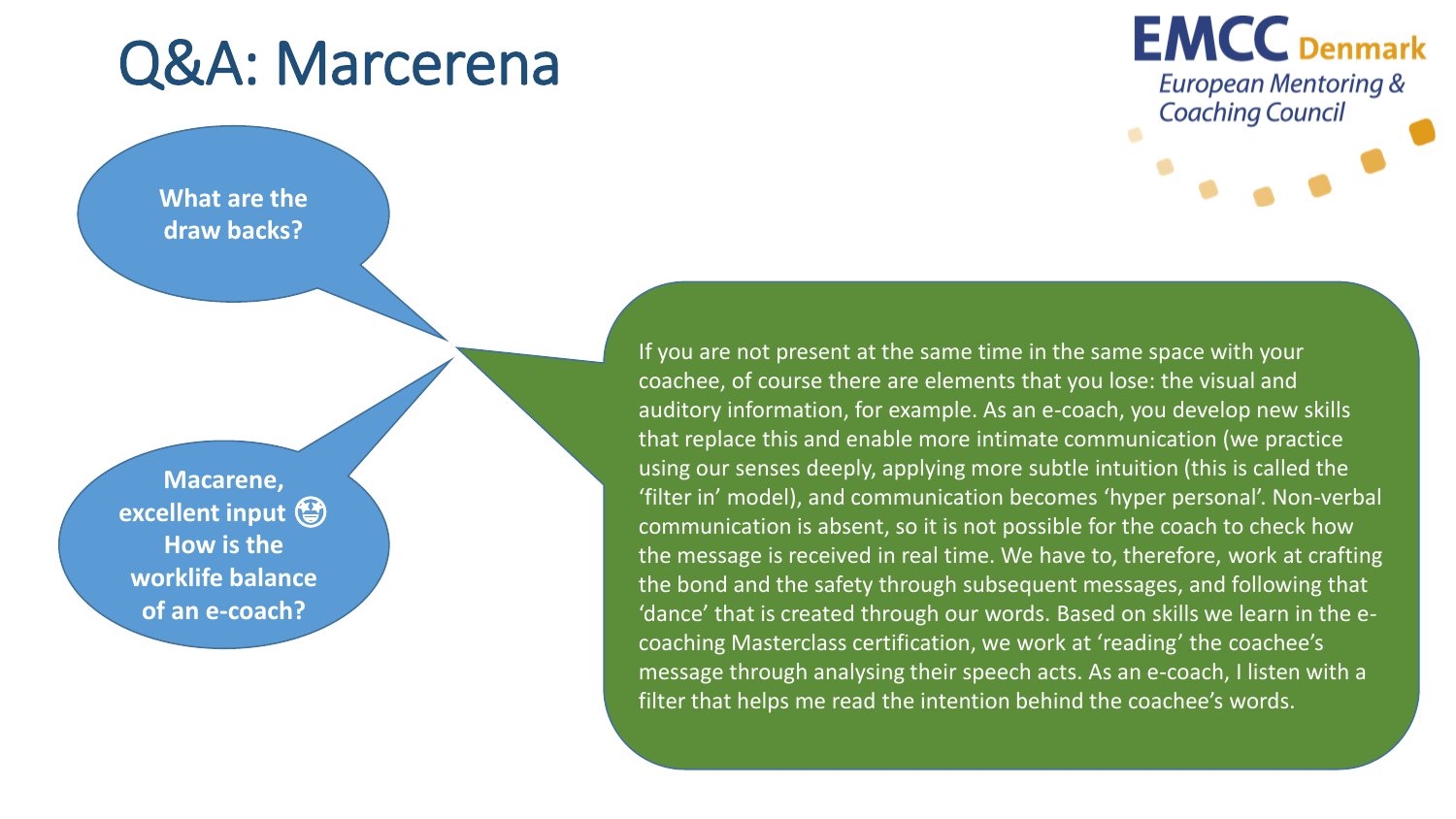Would you document the synchronic conversation? And how?

### **EMCC** Denmark **European Mentoring & Coaching Council**

In e-coaching, we offer a blend of written coaching (as explained in my talk) and live online conversations through Zoom/Skype/Facetime. When I have a live conversation, I go back into Pluform and write a small summary and a further question that emerged from the conversation, and therefore weave this live conversation into our written dialogue. And we continue there, until we next meet live, if the need or desire arises. At the end of the coaching process, the coachee receives their whole written journey, and they can go back to it whenever they want. This ensures sustainability and tangibility of what they have worked hard to shift.

I contract clearly at the beginning of the process. For example, explaining that I respond on average every 2-3 days, that we can co-create how we communicate as we go, etc. I generally sign a coaching agreement that also contains how the time will be measured: i.e. the time it takes me to write my messages counts as coaching time, plus any live conversations we have. That is clearly stated at the beginning, to avoid confusion.

How do you set expectations for the availability of the coach?

> What is your business model? 'How do you sell your time'?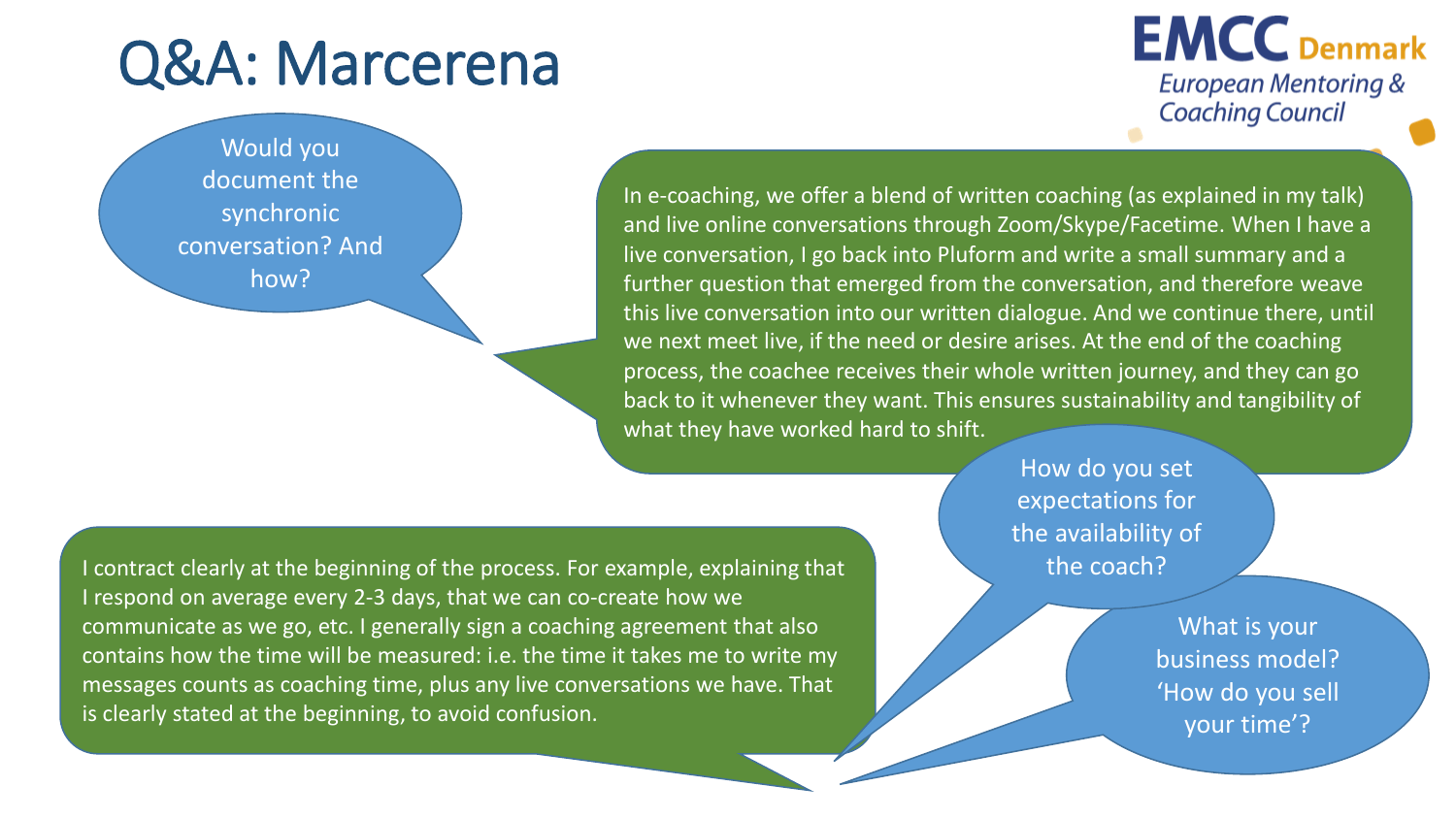

Yes, especially on how time will be calculated (see above).

### **EMCC** Denmark **European Mentoring & Coaching Council**

Pluform enables me to attach resources, models and also to create specific interventions or exercises that fit the moment in the conversation. I create these myself, if I want to garner a deeper reflection and I want to keep the dialogue free of 'clutter'. The coachee can answer directly in the worksheet attached to the specific intervention. I personally draw from neuroscience, conscious leadership, non-violent communication, mindfulness etc. The main premise is that I craft what I want to offer in the moment. Nothing is predetermined, all is organic.

**Which** exercises do you use in ecoaching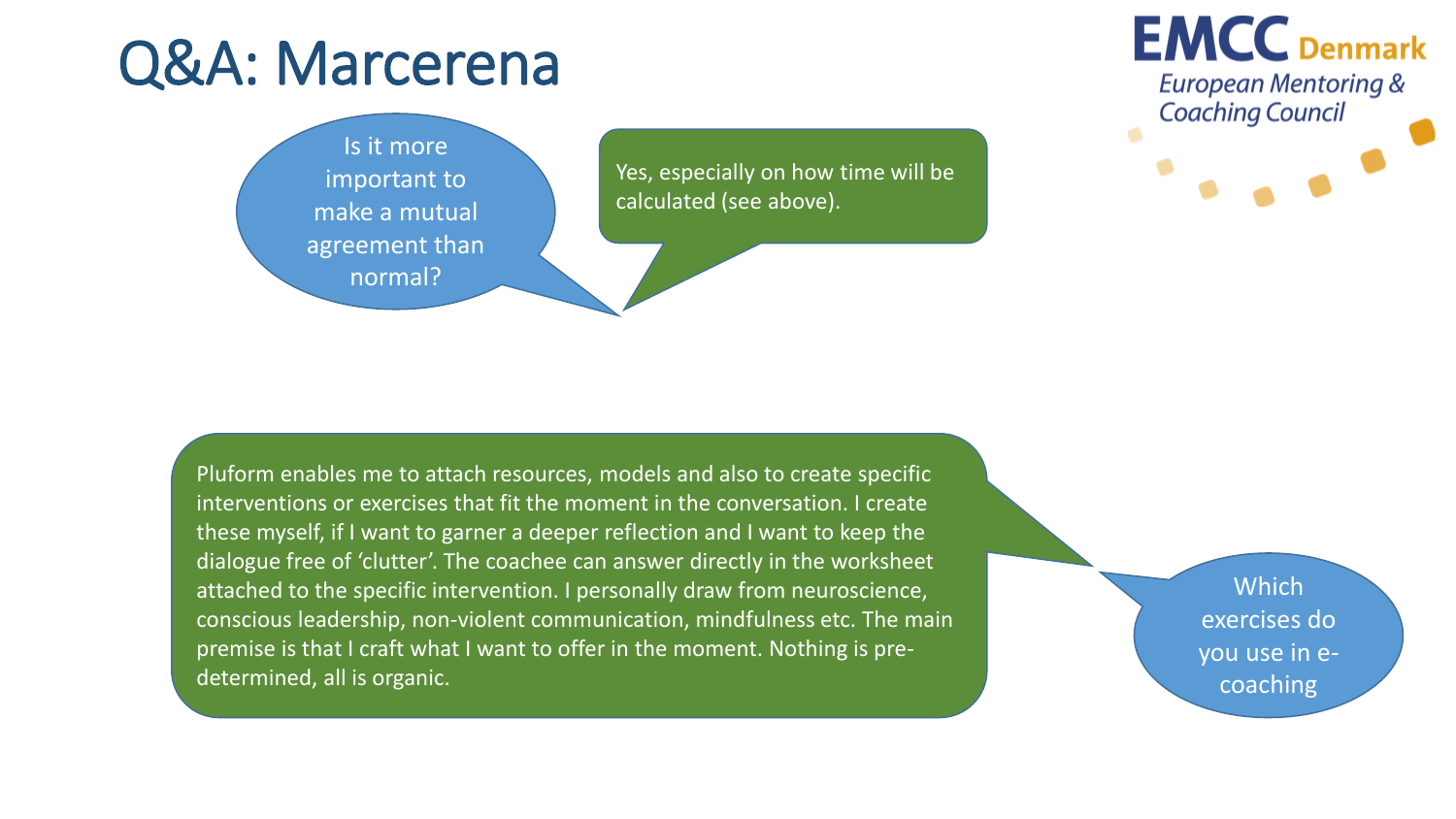Can only People skilled in writing Benefit from ecoaching?

We have some examples of e-coaching of semiliterate teenagers using texting and emojis…. *NB: Answer from David Clutterbuck* **Hydram And All Huilke design forskelle** 

No. Some people don't like to write, but they can easily be drawn into the space of reflection that is immediately created through a written exchange. Given that we dedicate a lot of time to exploring what the coachee presents to the coaching, there is no hurry in articulating specific goals too early, coachees develop a different relationship with themselves, by seeing themselves reflected in their writing. Writing allows them to order their thoughts and emotions, and my mission is to keep drawing them into deeper selfreflection. And we all thrive in that space.

> anbefaler du til f.eks. læringsforløb og teammøder?

A coaching supervising- bot, to overhear the coaching and deliver appreciative and developmental feedback to the coach after a session, where can we find this?

**EMCC** Denmark

**European Mentoring &** ing Council

We will have to wait for this … but it will come. We already have algorithms that can accurately describe emotions simply from analyzing speech. *NB: Answer from David Clutterbuck*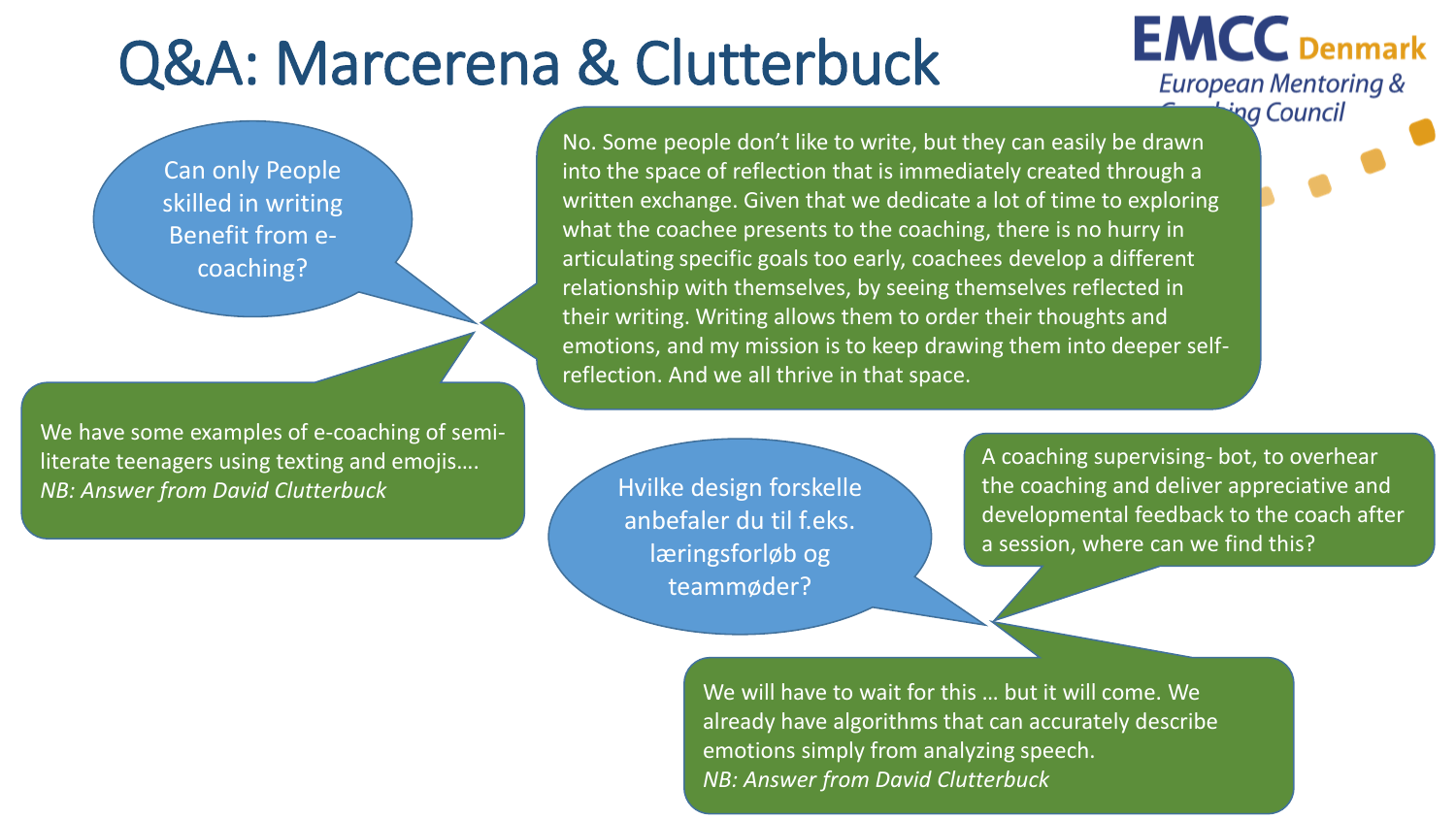What are the 3 most important findings/advices in digital/online coaching?

We have some examples of e-coaching of semiliterate teenagers using texting and emojic. *NB: Answer from David Clutterbuck* I answered about the drawbacks from the

What aspects will be missing Virtually? Tactility, breathing, affective transfer, mirror neuron communication. What is lost when we miss out physical touch?

In e-coaching, the written dialogue is key: this is where and how you build the bond with the coachee, to enable deeper reflection and bigger disclosure. I described what we do in e-coaching as being like growing a bonsai, leaf by leaf, trim by trim, moment by moment we curate our communication – with care, purpose, consciousness, intensity and discipline and hyper-focus. It requires dedication and patience, possibly unlike in a live conversation. In written coaching, you have more time to craft.

arspective of e-coaching above.

What could be The downside of digital coaching ?

**EMCC** Denmark

**European Mentoring &** ing Council

 $\vee$ e abdicate our awareness to the machine or algorithm See above. **NB: Answer from David Clutterbuck**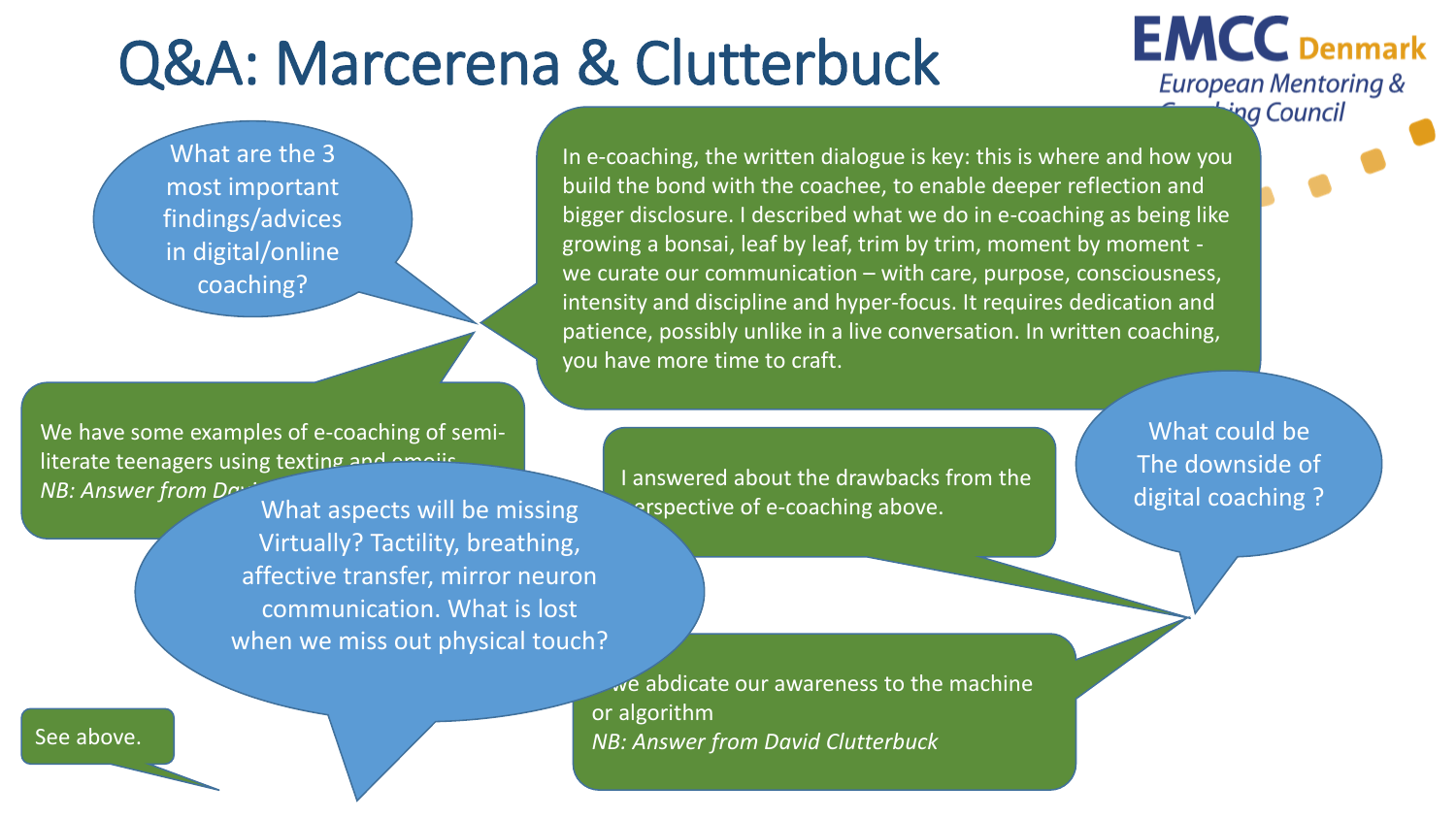

How does digital Tech. create social distance? How can we counter it?

Actually, people share more personal data on virtual media… though that may not build closeness of relationship. It does have a positive effect reducing power distance *NB: Answer from David Clutterbuck*

In e-coaching, with every written message, we are creating space, time to think and process: we are inviting the coachee into a space of deep reflection and connection and intimacy, with virtually zero interference from the outside world. As an e-coach, by using linguistic analysis and psychological strategies to create and deepen the relationship, I am contributing to a space of safety and neurological 'coming together' of brains. Social distance diminishes in this written dialogue. Also, given that certain elements of face-to-face conversations disappear (eg. social desirability), and we are not present in the same moment of time or the same space, we have a psychological phenomenon called social anonymity, which we know brings disclosure & disinhibition: the coachee is more easily talk about vulnerable or sensitive aspects of their lives, in a bubble of psychological safety.

How do we develop an organizational culture that meet the individual need despite generation?

What is cognitive load management?

?

?